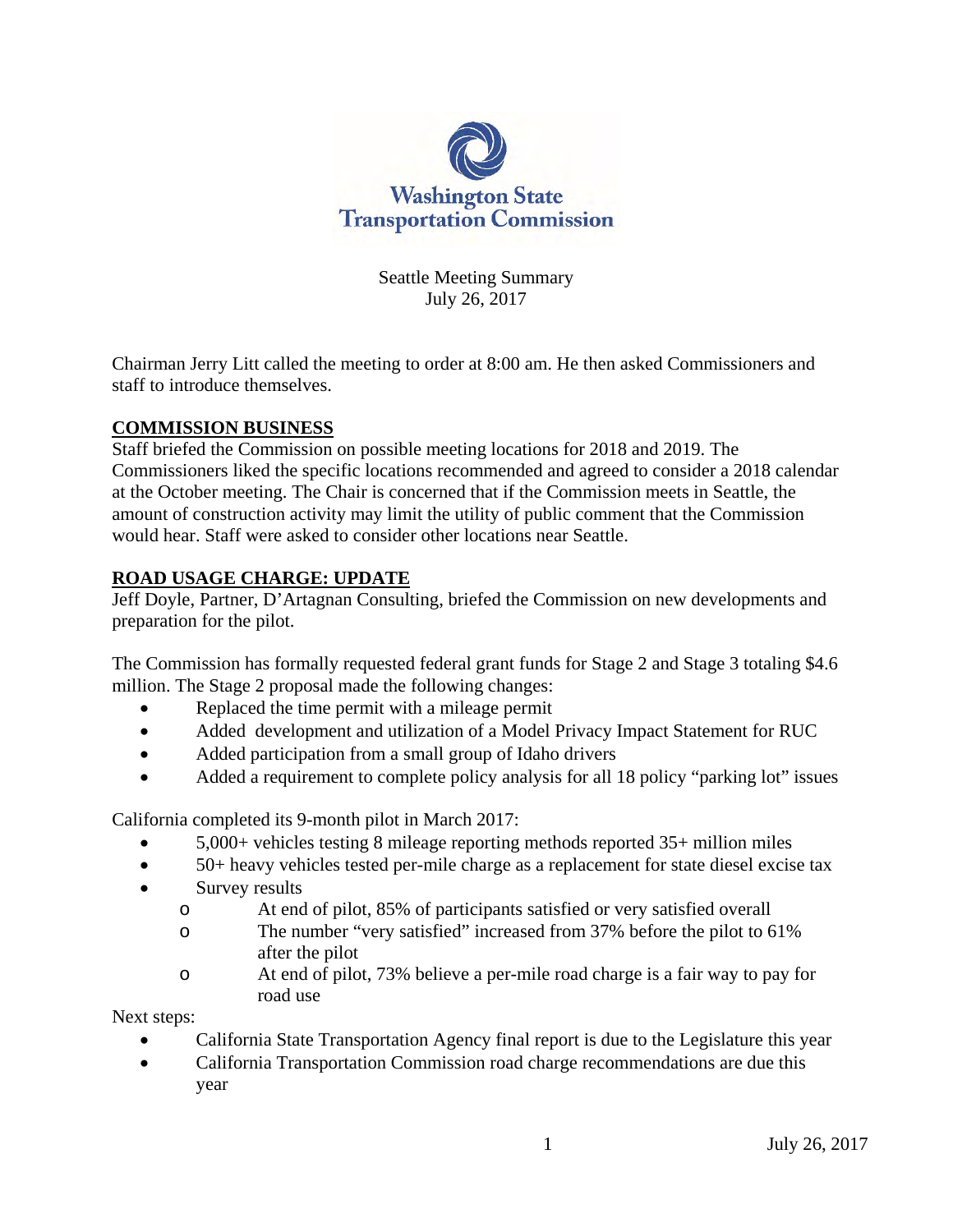• Caltrans will use federal grant funds for public engagement on transportation funding, organizational design of a road charge with other state agencies, and exploration of a pay-at-the-pump option for road charge

Oregon has employed a RUC for two years. As of July 2017, 731 vehicles pay by the mile, instead of a gas tax.

Oregon's transportation package includes an enhanced vehicle registration fee that increases with MPG. Drivers can choose whether to sign up for RUC or pay the enhanced vehicle registration fee.

Colorado conducted a small-scale RUC pilot, with about 100 participating VIPs. Minnesota is examining how mobility-as-a-service (MAAS) affects RUC. RUC West is proposing a regional pilot. Oregon and California are the lead states; Colorado may join.

The Pilot work currently is organized around four major task areas:

- 1. Pilot Design & Set-up
- 2. Comprehensive Public Attitude Assessment
- 3. Public Communications & Participant Engagement
- 4. Policy Development, Oversight & Project Management

#### Pilot Design & Set-up

Completed and nearing completion:

- $\checkmark$  Technical documents (SRS, ICD, ConOps)
- $\checkmark$  Procurement of RUC Service Providers (i.e., account managers and technologies)
- $\checkmark$  Smartphone Innovation Challenge
- Constructing the multi-jurisdictional RUC clearinghouse function (Hub) to distribute revenue where miles are driven

To be completed by mid-November:

- Help desk and participant support
- Partnerships with Department of Licensing agents/subagents to provide in-person odometer verification
- Finalize the pilot evaluation plan

## Comprehensive Public Attitude Assessment

Completed:

- $\checkmark$  Baseline public attitude survey<br> $\checkmark$  Bocus group sessions (in five re
- Focus group sessions (in five regions of the state)

#### Up next:

Analyzing results from survey and focus groups, and synthesizing findings in a full report.

#### Public Communications & Participant Engagement

Completed:

 $\checkmark$  Basic PowerPoint presentation (general audiences, 10 minutes or less)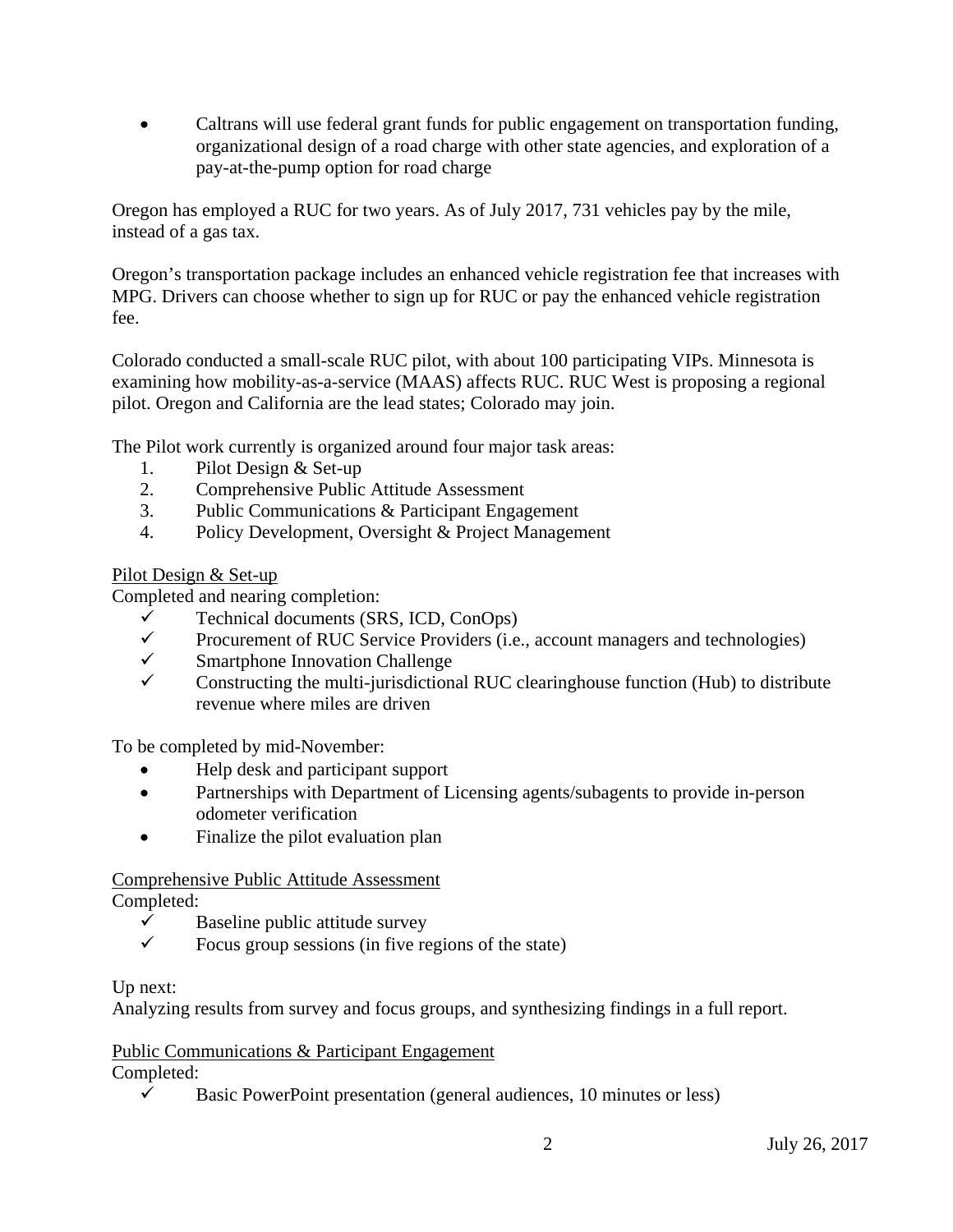- $\checkmark$  WA RUC Project Style Guide<br> $\checkmark$  Pilot Project Fact Sheet
- $\checkmark$  Pilot Project Fact Sheet<br> $\checkmark$  Media response protoco
- $\checkmark$  Media response protocols<br> $\checkmark$  Draft Communications Pla
- $\checkmark$  Draft Communications Plan
- Draft Recruitment Plan

In Progress:

• 1:1 Listening Sessions

Upcoming:

- Web site changes to support recruiting phase
- New materials to support participant recruitment and enrollment (video, social media, etc.)

Policy Development, Oversight & Project Management

Ongoing:

- Refinements to Policy Issue Work Plan
- Monthly project status reporting (WSTC)
- Quarterly project status and financial reports (FHWA)
- As-requested presentations (WSTC, Legislature)

Scheduled:

- Comprehensive policy issue analysis (federal funding pending)
- Steering Committee meeting: November 9, 2017

RUC service providers in the Washington Pilot will provide end-to-end account management services and report to the RUC administration, including periodic RUC and interoperability reports. Service providers also will remit funds (for OReGOparticipants).

The two finalists to be RUC service providers in Washington are operating in Oregon and will be announced July 27, 2017. Our Pilot not only offers drivers a choice of how to pay, but a choice of technology providers.

#### [RUC Update](http://www.wstc.wa.gov/Meetings/AgendasMinutes/agendas/2017/July26/documents/2017_0726_BP3_RUCUpdate.pdf)

**Action:** None **Follow-Up:** None at this time

#### **CHALLENGE SEATTLE'S ANNUAL TRANSPORTATION REPORT**

Marty Loesch, COO, Challenge Seattle, provided background on the emergence of Challenge Seattle, represented by 17 of the major employers in the region, with about 250,000 employees. In 2016, Challenge Seattle initiated efforts to improve mobility and reduce congestion. Its first annual report lays out a baseline for progress and provides an update on its work to reduce single occupancy driving and explore innovative solutions for transportation.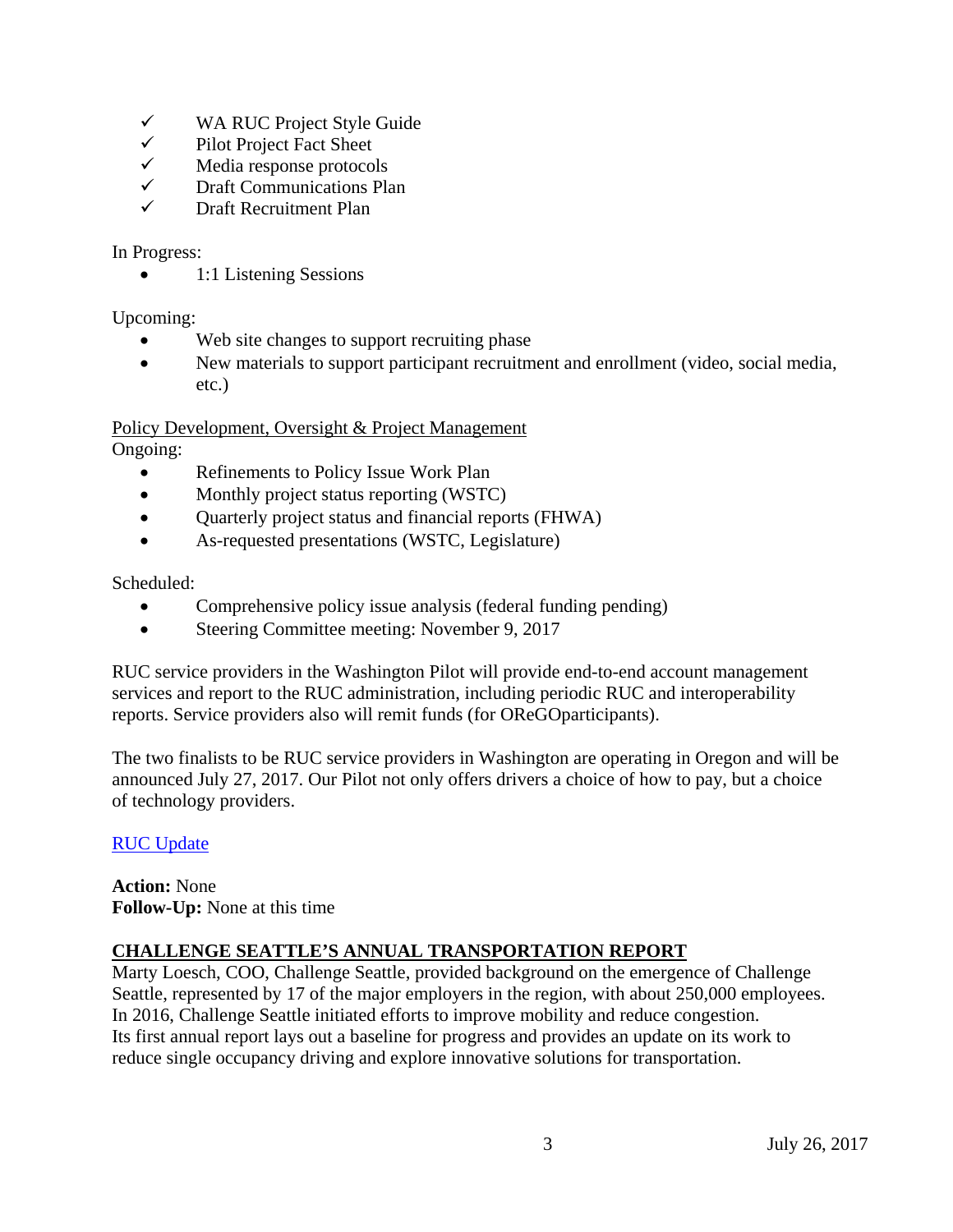Challenge Seattle helped to create the Mobility Innovation Center at UW and accepted the City of Seattle challenge to reduce commute trips. Recently, Challenge Seattle has evaluated the legal and policy issues needed to prepare the region for autonomous vehicles (AVs). Projects in the pipeline include:

- Incident response
- An innovation fund for further research, operated like a venture capital fund

The companies in the aggregate will achieve 35% commute trip reduction by 2035. It is easier for companies in the urban core than those located in the suburbs.

Commissioner Serebrin asked if Challenge Seattle has any guiding principles to ensure its work is equitably available to all users. Mr. Loesch responded that the policies on AVs should avoid disproportionate impacts on disadvantaged communities.

Commissioner Serebrin also encouraged collaboration with Seattle DOTs new mobility division. Challenge Seattle has already done so.

Reema Griffith suggested the Commission collaborate with Challenge Seattle on a public conversation around RUC.

**Action:** None **Follow-Up:** None at this time

#### **SEATTLE MULTIMODAL TERMINAL AT COLEMAN DOCK**

Over the next six years, Washington State Ferries will replace its aging and seismically vulnerable ferry terminal on the Seattle waterfront, which serves more than 9 million people a year. Genevieve Rucki, Design Engineering Manager, Washington State Ferries, WSDOT, briefed the Commission on the Colman Dock improvements that include a new passenger-only ferry terminal, and explained how Colman Dock will remain open and operational during construction.

Colman Dock currently serves two WSF ferries, two King County water taxis, and the Kitsap Transit Passenger Ferry. At 5:30 pm on an average weekday, nearly 3000 people occupy the holding area, terminal and walkways.

The site is seismically deficient. The layout creates safety concerns and operational deficiencies from conflicts between vehicles, bicycles, and pedestrians.

Federal, state and local funding totaling \$349.5 million has been appropriated for the improvements. King County also provided funding for the passenger-only ferry facility. At the direction of the Legislature, WSDOT is studying public-private financing opportunities for the proposed entry building.

Major construction begins in August 2017 and continues through early 2023. Colman Dock will remain open with the same number of sailings every day. Sailing schedules will need to change.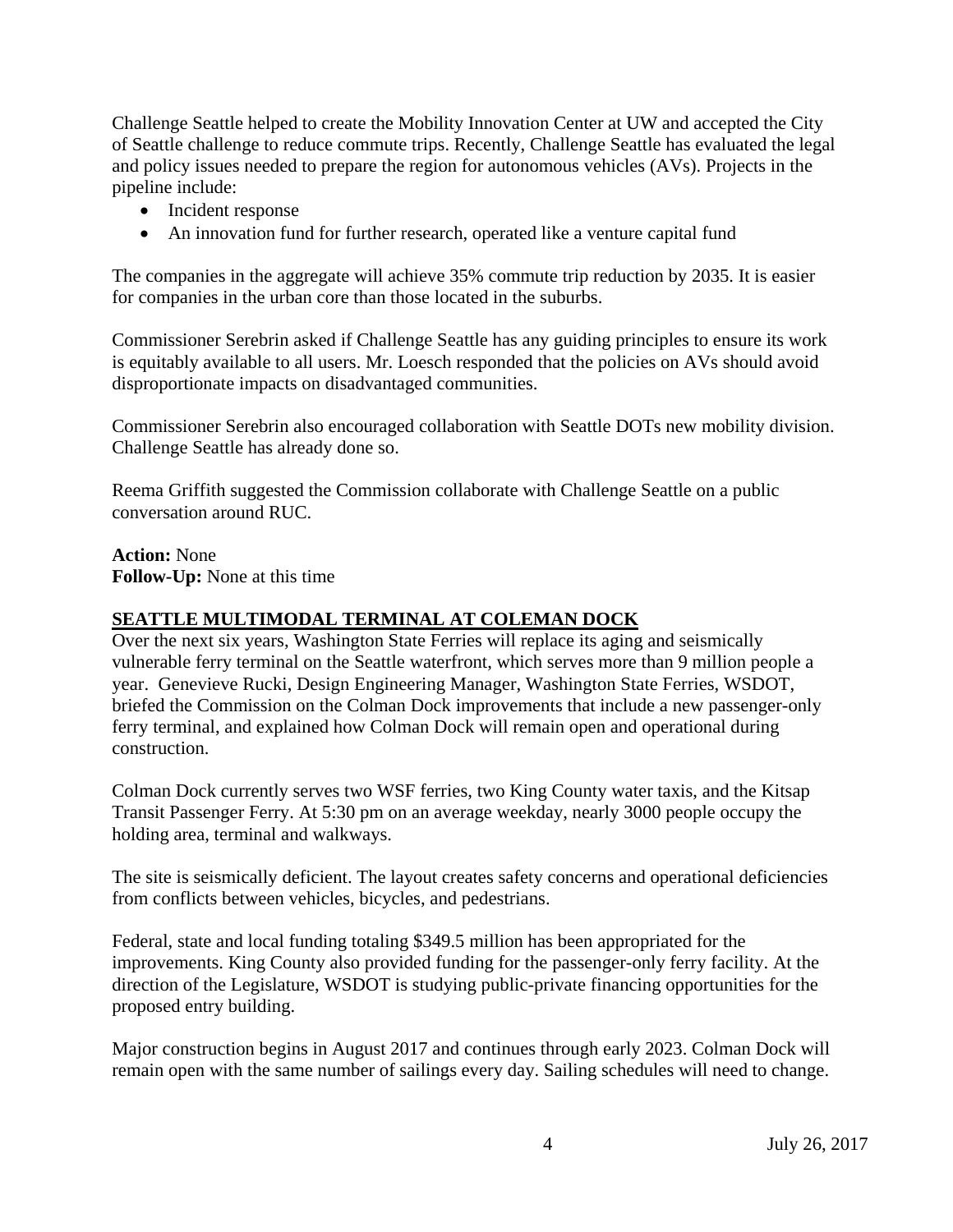In general, Bainbridge sailings will leave 5 to 15 minutes later; Bremerton sailings will leave 5 to 15 minutes earlier.

[Multimodal Terminal](http://www.wstc.wa.gov/Meetings/AgendasMinutes/agendas/2017/July26/documents/2017_0726_BP8_MultimodalTerminalAtColmanDock.pdf)

**Action:** None **Follow-Up:** None at this time

#### **FERRY RIDERS OPINION GROUP WINTER SURVEY RESULTS**

Bill Young, Project Manager, Research Assurance, reported on the results of the winter 2017 FROG survey conducted to assess the performance of Washington State Ferries and attitudes of winter ferry riders. A total of 4,004 online interviews were completed.

All routes except Coupeville/Pt. Townsend and Anacortes/San Juan Islands are primarily used for commuting. Anacortes/San Juan has a high percentage of "other" trips (shopping, medical appointments, etc.).

Overall satisfaction (77%) with the service provided by WSF is strong (40% Satisfied / 37% Extremely Satisfied). Riders on the Fauntleroy/Vashon (23%) and Anacortes/San Juan Island (21%) routes show much higher levels of dissatisfaction than other routes, however dissatisfaction has decreased compared to winter 2015 (-16%, -2% points). Only Seattle/Bremerton (+3% points) and Mukilteo/Clinton (+5% points) saw increases in dissatisfaction.

Dissatisfaction by attribute also is nearly unchanged from 2016. The highest dissatisfaction is for "adequate parking near terminals" (35%), "terminal bathrooms are clean" and "terminals are comfortable" (17%). Riders also are unhappy with vehicle loading on the Fauntleroy-Vashon-Southworth route (24%).

The state owns very little parking; most parking near terminals is privately operated or operated by the county. WSF gets revenue from the lots that they own.

[Winter Survey Results](http://www.wstc.wa.gov/Meetings/AgendasMinutes/agendas/2017/July26/documents/2017_0726_BP9_WinterSurveyResults.pdf)

**Action:** None **Follow-Up:** None at this time

#### **PUBLIC COMMENT**

Pete Brady, Bainbridge Island, asked if people are satisfied with fares. Mr. Young responded that people are asked if WSF "provides good value." It is not routinely asked on the performance study.

Commissioner Jennings asked whether satisfaction with fares is a topic that could be added to the next survey. Mr. Young answered that it can be added.